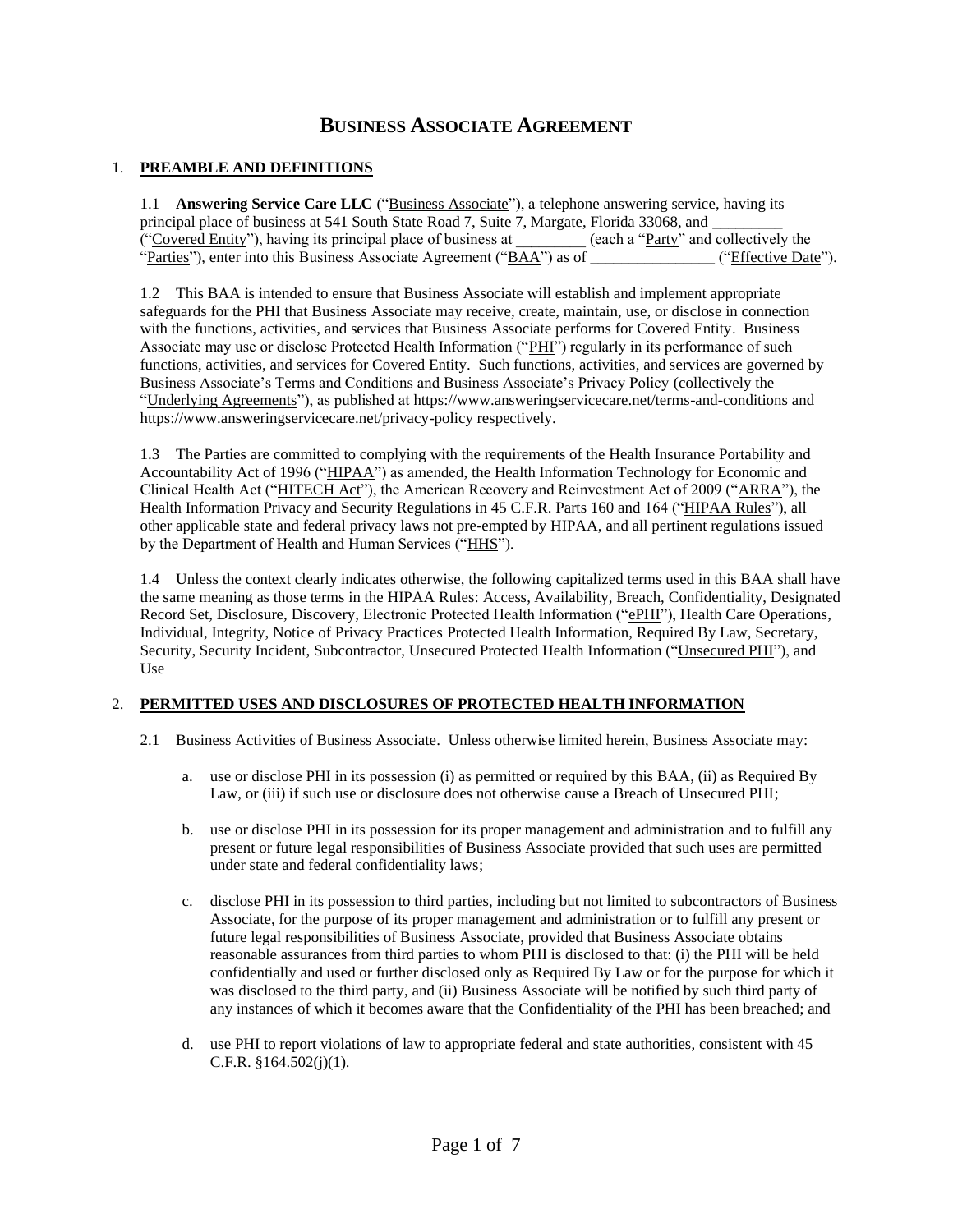2.2 Additional Activities of Business Associate. In addition to using PHI to perform the services set forth in Section 2.1 of this BAA, Business Associate may:

- a. aggregate the PHI in its possession with the PHI of other covered entities that Business Associate has in its possession through its capacity as a business associate to such other covered entities, however under no circumstances may Business Associate disclose PHI of one covered entity to another covered entity absent the explicit authorization of Covered Entity, and
- b. de-identify any and all PHI provided that the de-identification conforms to the requirements of 45 C.F.R. §164.514(b), and further provided that the Covered Entity maintains the documentation required by 45 C.F.R. §164.514(b) which may be in the form of a written assurance from the Business Associate. Pursuant to 45 C.F.R. §164.502(d)(2), information de-identified in accordance with the HIPAA Rules does not constitute PHI and is not subject to the terms of this BAA.

## 3. **RESPONSIBILITIES OF BUSINESS ASSOCIATE**

- 3.1 General. Business Associate hereby agrees:
	- a. to use or disclose PHI only (i) as permitted or required by this BAA, (ii) as Required By Law, or (iii) if such use or disclosure does not otherwise cause a Breach of Unsecured PHI;
	- b. to implement commercially reasonable and appropriate safeguards to prevent the unauthorized use or disclosure of PHI, as Required By Law;
	- c. to require third parties, including but not limited to subcontractors of Business Associate, that receive, use, maintain, have access to, or transmit PHI under this BAA on behalf of Business Associate to agree, in writing, to adhere to conditions and restrictions regarding the Availability, Access, Use, Disclosure, and Security of PHI which are no less protective of the rights of Covered Entity and Individuals than the conditions and restrictions contained in this BAA;
	- d. to make available PHI in a Designated Record Set to Covered Entity upon request by Covered Entity for the purposes of satisfying Covered Entity's obligations under 45 C.F.R. § 164.524;
	- e. to make any amendments to PHI in a Designated Record Set as directed or agreed to by Covered Entity pursuant to 45 C.F.R. § 164.526, upon request by only Covered Entity, in a prompt and commercially reasonable manner;
	- f. to maintain and make available the information necessary for Covered Entity to respond to a request by an Individual for an accounting of disclosures of PHI in accordance with 45 C.F.R. § 164.528;
	- g. to make reasonable efforts to limit PHI to the minimum necessary to accomplish the intended purpose of Business Associate's use or disclosure of or request for PHI in accordance with 45 C.F.R.  $§ 164.502(b)(1);$
	- h. to comply with the "Prohibition on Sale of Electronic Health Records or Protected Health Information," as provided in Section 13405(d) of Subtitle D (Privacy) of ARRA, and the "Conditions on Certain Contacts as Part of Health Care Operations," as provided in Section 13406 of Subtitle D (Privacy) of ARRA and related guidance issued by the Secretary from time to time;
	- i. to develop, maintain, and retain, for a period of not less than six (6) years, internal practices, books, and records concerning the use and disclosure of PHI received from Covered Entity, or created or received by Business Associate on behalf of Covered Entity, and make available such information to HHS for HHS to determine Covered Entity's compliance with the HIPAA Privacy Rule
	- j. to cooperate with any complaint investigations or compliance reviews conducted by the Secretary to determine Business Associate's compliance with HIPAA Rules;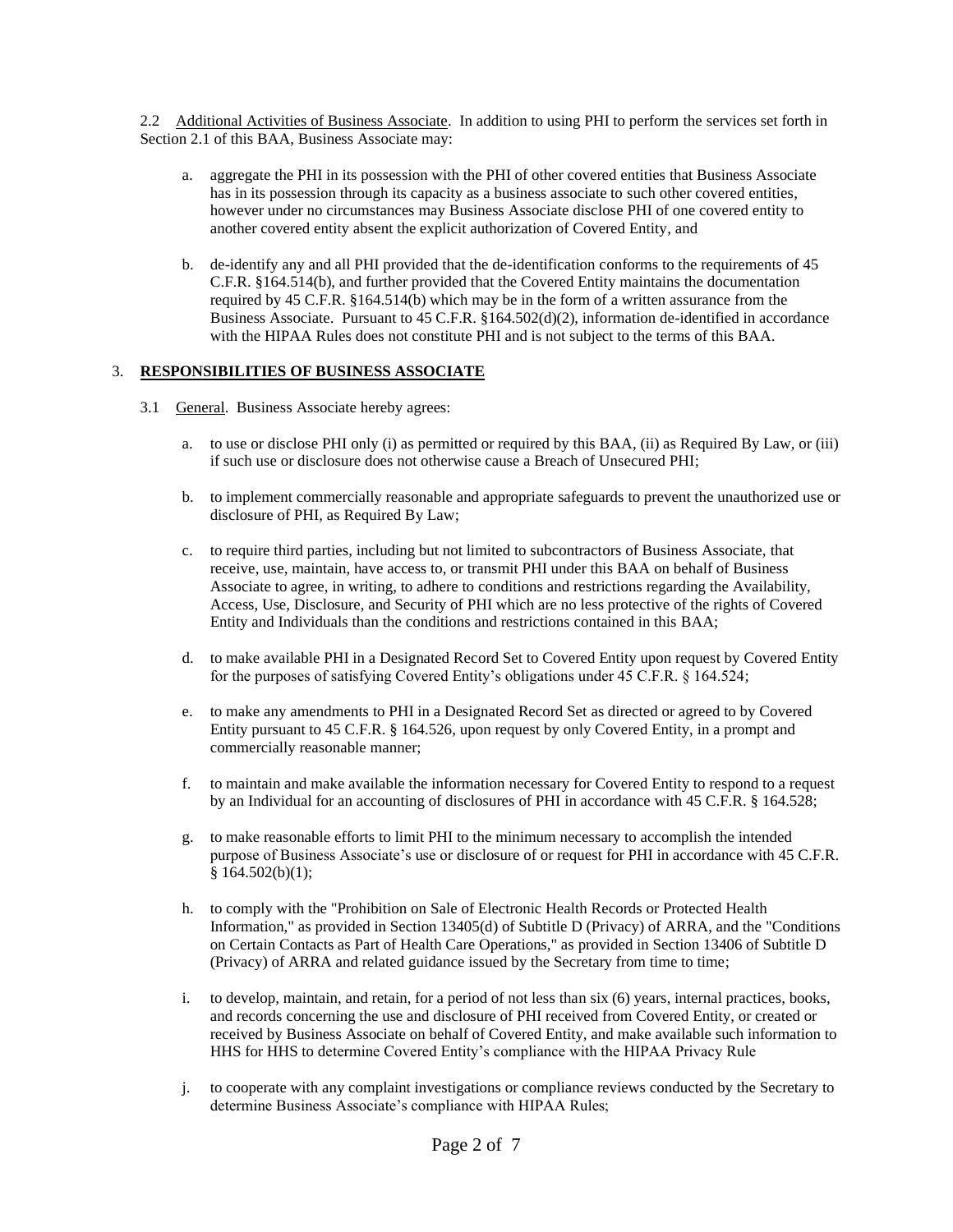- k. to establish procedures for a mutually satisfactory resolution regarding any deleterious effects from any improper use or disclosure of PHI that Business Associate reports to Covered Entity; and
- l. to mitigate, to the extent reasonably and commercially practicable, any harmful effect that is known to Business Associate as a result of any Use or Disclosure of PHI by Business Associate in violation of this BAA, including any Breach of Unsecured PHI;

3.2 Breach Notification. In writing, Business Associate shall report to Covered Entity of any Breach, including the use or disclosure of PHI that is not permitted or required by this BAA, Breach of Unsecured PHI, or Security Incident of which Business Associate becomes aware, within the 10 calendar days following Business Associate's Discovery of such Breach. Such notice shall include the identification of each individual whose Unsecured PHI has been or is reasonably suspected by Business Associate to have been, accessed, acquired, or disclosed in connection with such Breach. Additionally, Business Associate agrees:

- a. to provide, to the extent reasonably possible and at the time of initially notifying Covered Entity or promptly thereafter, any information required to be provided by Covered Entity under 45 C.F.R. § 164.404(c) in its notification to affected individuals, and
- b. to comply with all regulations issued by HHS and applicable state agencies regarding breach notification to Covered Entities.
- 3.3 Accounting of Disclosures. Business Associate hereby agrees:
	- a. to maintain and document disclosures of PHI, Breaches of Unsecured PHI, and any information related to such disclosures of PHI and Breaches of Unsecured PHI in a manner as would be required for Covered Entity to respond to a request by an Individual for an accounting of disclosures of PHI in accordance with 45 C.F.R. § 164.528, and
	- b. to provide only Covered Entity with that information collected in accordance with this Section 3.3, to permit Covered Entity to respond to a request by an Individual or the Secretary for an accounting of disclosures of PHI and Breaches of Unsecured PHI.

### 4. **RESPONSIBILITIES OF COVERED ENTITY**

- 4.1 General. Covered Entity shall:
	- a. provide Business Associate with the Notice of Privacy Practices that Covered Entity produces in accordance with HIPAA Rules, and any changes or limitations to such notice under 45 C.F.R. § 164.520, to the extent that such changes or limitations may affect Business Associate's use or disclosure of PHI;
	- b. inform Business Associate of any changes in, or withdrawal of, the consent or authorization provided to Covered Entity by individuals pursuant to 45 C.F.R. §164.506 or §164.508;
	- c. notify Business Associate, in writing and in a timely manner, of any restriction on the use or disclosure of PHI that Covered Entity has agreed to or is required to comply with under 45 C.F.R. § 164.522, to the extent that such restriction may affect Business Associate's use or disclosure of PHI under this BAA;
	- d. not request Business Associate to use or disclose PHI in any manner that would not be permissible under the Privacy and Security Rule if done by Covered Entity, except as provided under Section 2 of this BAA;
	- e. provide appropriate security for ePHI, such as encryption, secure wireless communications, and any other applicable security measures as outlined under Subpart C of 45 C.F.R. Part 164; and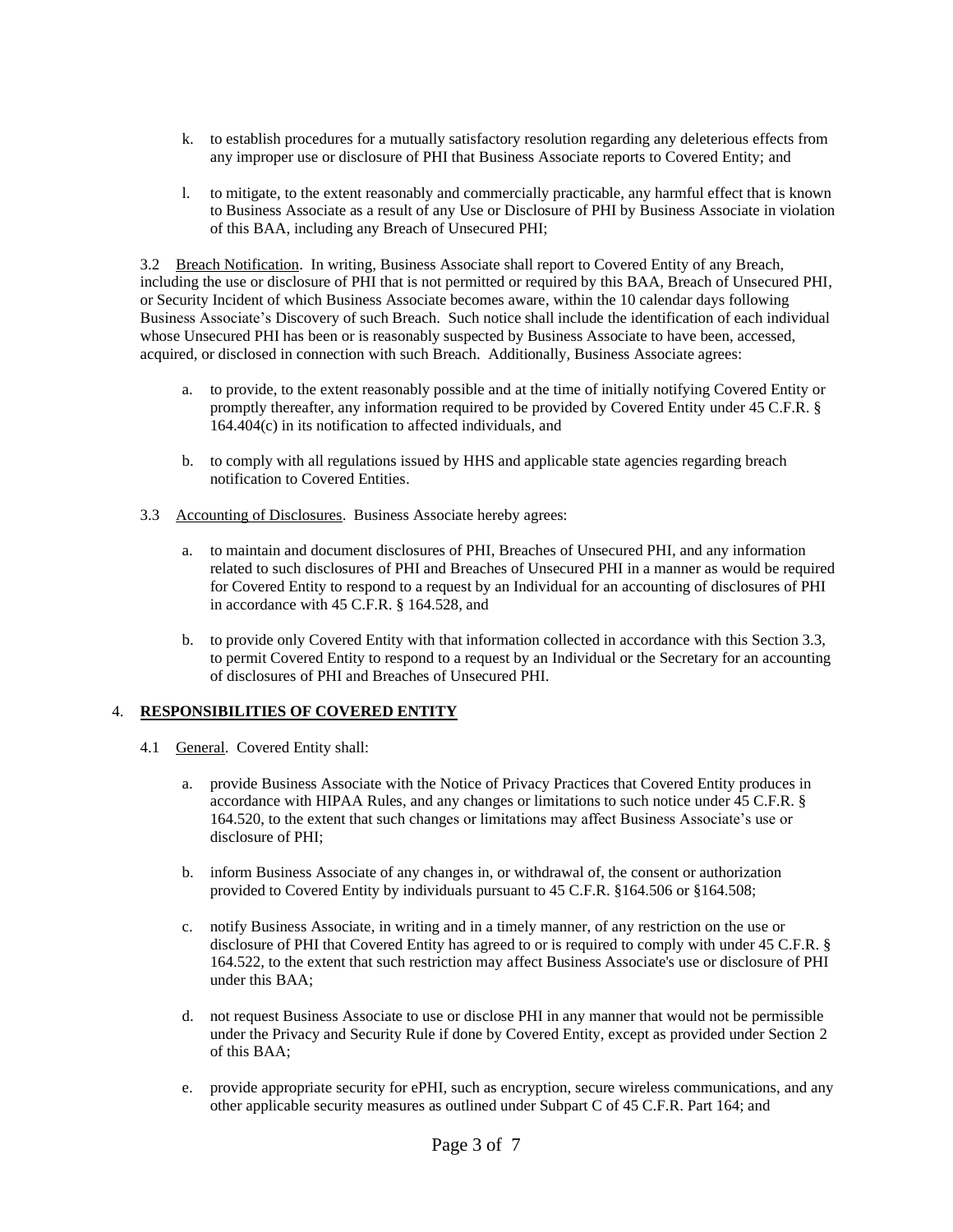f. absolve Business Associate of any liability for breaches of ePHI security caused by reception or transmission devices under the control of Covered Entity.

#### 5. **MUTUAL REPRESENTATIONS AND WARRANTIES OF THE PARTIES**

- 5.1 Each Party represents and warrants to the other Party:
	- a. that it is duly organized, validly existing, and in good standing under the laws of the jurisdiction in which it is organized or licensed, it has the full power to enter into this BAA and to perform its obligations hereunder, and that the performance by it of its obligations under this BAA have been duly authorized by all necessary corporate or other actions and will not violate any provision of any license, corporate charter or bylaws;
	- b. that neither the execution of this BAA, nor its performance hereunder, will directly or indirectly violate or interfere with the terms of another agreement to which it is a party, or give any governmental entity the right to suspend, terminate, or modify any of its governmental authorizations or assets required for its performance hereunder;
	- c. that it will not enter into any agreement the execution or performance of which would violate or interfere with this BAA or be in violation of applicable law or regulation;
	- d. that it is not currently the subject of a voluntary or involuntary petition in bankruptcy, does not currently contemplate filing any such voluntary petition, and is not aware of any claim for the filing of an involuntary petition;
	- e. that all of its employees, agents, representatives, and members of its workforce, whose services may be used to fulfill obligations under this BAA, are or shall be appropriately informed of the terms of this BAA and are under legal obligation to each Party, respectively, by contract or otherwise, sufficient to enable each Party to fully comply with all provisions of this BAA;
	- f. that it will reasonably cooperate with the other Party in the performance of the mutual obligations under this BAA; and
	- g. that neither the Party, nor its shareholders, members, directors, officers, agents, employees or members of its workforce have been excluded or served a notice of exclusion or have been served with a notice of proposed exclusion, or have committed any acts which are cause for exclusion, from participation in, or had any sanctions, or civil or criminal penalties imposed under, any federal or state program. Each Party further agrees to notify the other Party immediately after the Party becomes aware that any of the foregoing representation and warranties may be inaccurate or may become incorrect.

#### 6. **TERM AND TERMINATION**

6.1 Term. This BAA shall become effective on the Effective Date and shall remain in force and effect until the first occurrence of any one of the following:

- a. either Party terminates for cause as authorized under Section 6.2;
- b. an act of God which renders continued performance by either Party or by both Parties under the terms of the Underlying Agreements or this BAA impossible;
- c. the expiration or termination of the Underlying Agreements under the terms of the Underlying Agreements; or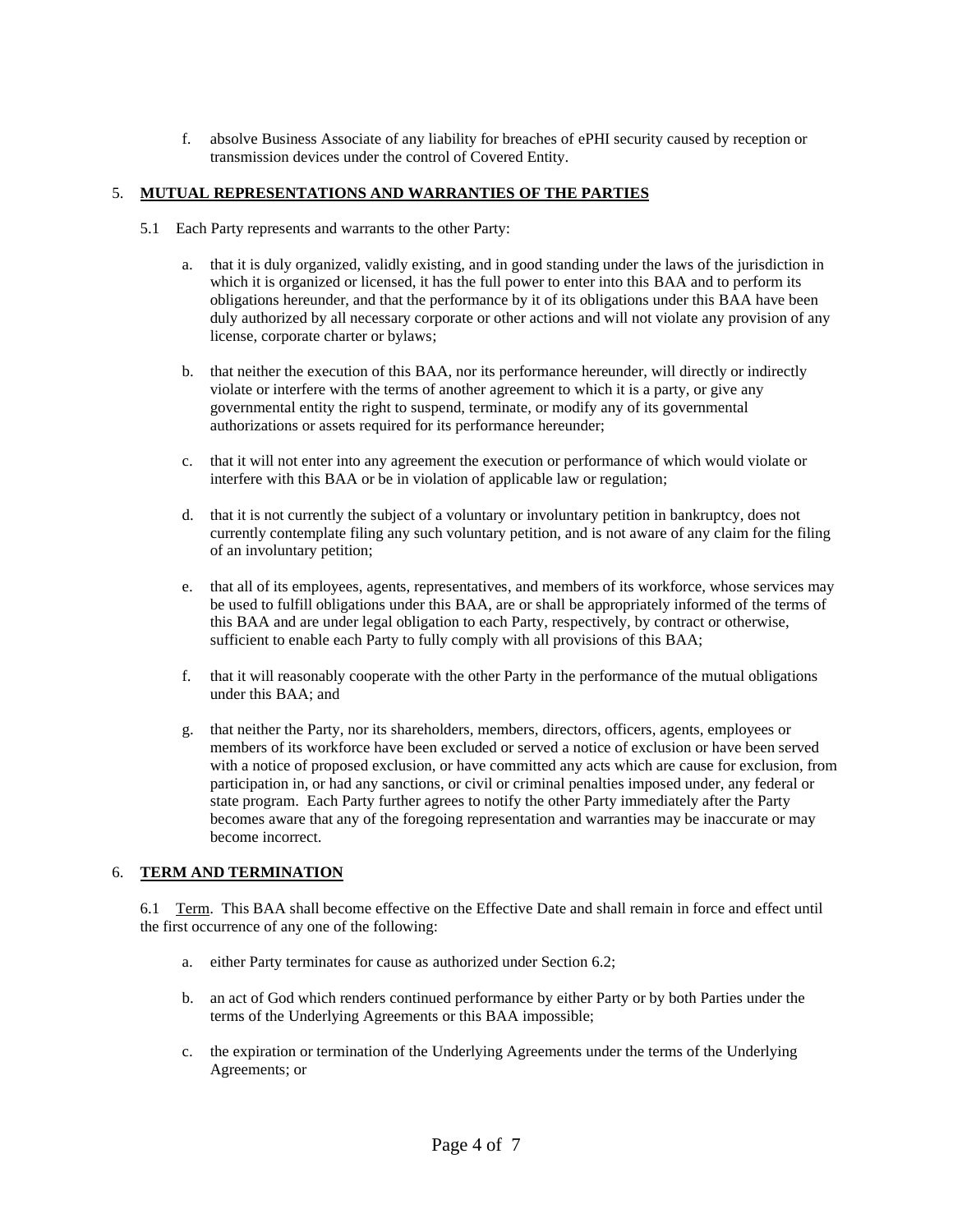d. all of the PHI received from Covered Entity or created or received by Business Associate on behalf of Covered Entity is destroyed or returned to Covered Entity. If Business Associate determines that it is not commercially feasible to return or destroy PHI, protections are extended in accordance with Section 6.3.

6.2 Termination for Cause. Upon either Party's knowledge of material breach by the other Party, the nonbreaching Party shall provide an opportunity for the breaching Party to cure the breach. If the breaching party does not cure the breach within a timeframe not to exceed fifteen (15) days from the notification of the breach provided to the breaching Party, or if a material term of this BAA has been breached and a cure is not possible, then the non-breaching party may terminate this BAA and the Underlying Agreements, upon written notice to the other Party.

6.3 Effect of Termination. Upon termination of this BAA pursuant to Section 6.1, Business Associate agrees to return or destroy all PHI pursuant to 45 C.F.R. § 164.504(e)(2)(ii)(J), if Business Associate determines that it is commercially feasible to do so. Prior to doing so, Business Associate agrees to recover any PHI in the possession of its subcontractors. If it is not feasible for Business Associate to return or destroy such PHI, Business Associate will notify Covered Entity in writing. Such notification shall include: (i) a statement that Business Associate has determined that it is infeasible to return or destroy PHI in its possession, and (ii) the specific reasons for such determination, which reasons the Parties agree may include, but are not limited to, backup media. Business Associate further agrees to extend any and all protections, limitations, and restrictions contained in this BAA to Business Associate's use and disclosure of any PHI retained after the termination of this BAA, and to limit any further uses and disclosures to the purposes that make the return or destruction of the PHI infeasible.

# 7. **MISCELLANEOUS**

7.1 Limitation of Liability. IN NO EVENT SHALL BUSINESS ASSOCIATE'S LIABILITY FOR ANY BREACH OF THIS BAA EXCEED THE AMOUNT PAID BY COVERED ENTITY TO BUSINESS ASSOCIATE FOR SERVICES RENDERED UNDER THE UNDERLYING AGREEMENTS FOR THE PERIOD OF THREE (3) MONTHS IMMEDIATELY PRIOR TO THE OCCURRENCE OF SUCH BREACH. WITHOUT LIMITATION TO THE FOREGOING, BUSINESS ASSOCIATE SHALL NOT BE RESPONSIBLE OR HELD LIABLE FOR ANY CONSEQUENTIAL, SPECIAL, PUNITIVE, EXEMPLARY, INDIRECT OR INCIDENTAL LOSSES, OR DAMAGES OF ANY KIND OR NATURE RELATED TO THE SUBJECT MATTER HEREOF OR ARISING UNDER THIS BAA, WHETHER SUCH LIABILITY IS ASSERTED ON THE BASIS OF CONTRACT, TORT (INCLUDING NEGLIGENCE OR STRICT LIABILITY), OR OTHERWISE, EVEN IF BUSINESS ASSOCIATE HAS BEEN ADVISED OF THE POSSIBILITY OF SUCH DAMAGES.

7.2 Relationship of the Parties. This BAA is made and entered into for the sole purpose of satisfying the obligations of each Party under applicable privacy and security laws. Nothing herein is intended to create between the Parties a joint venture, partnership, agency, employment relationship, or any other relationship.

7.3 Amendment. This BAA may only be amended, modified, or supplemented by an agreement in writing signed by each Party hereto. The Parties agree to take such action as is necessary to amend this BAA from time to time as necessary for compliance with the requirements of the HIPAA Rules and any other applicable law.

7.4 Waiver. No waiver by any party of any of the provisions hereof shall be effective unless explicitly set forth in writing and signed by authorized representatives of each Party. No waiver by any Party shall operate or be construed as a waiver in respect of any failure, breach, or default not expressly identified by such written waiver, whether of a similar or different character, and whether occurring before or after that waiver. No failure to exercise, or delay in exercising, any right, remedy, power, or privilege arising from this BAA shall operate or be construed as a waiver thereof, nor shall any single or partial exercise of any right, remedy, power, or privilege hereunder preclude any other or further exercise thereof or the exercise of any other right, remedy, power, or privilege.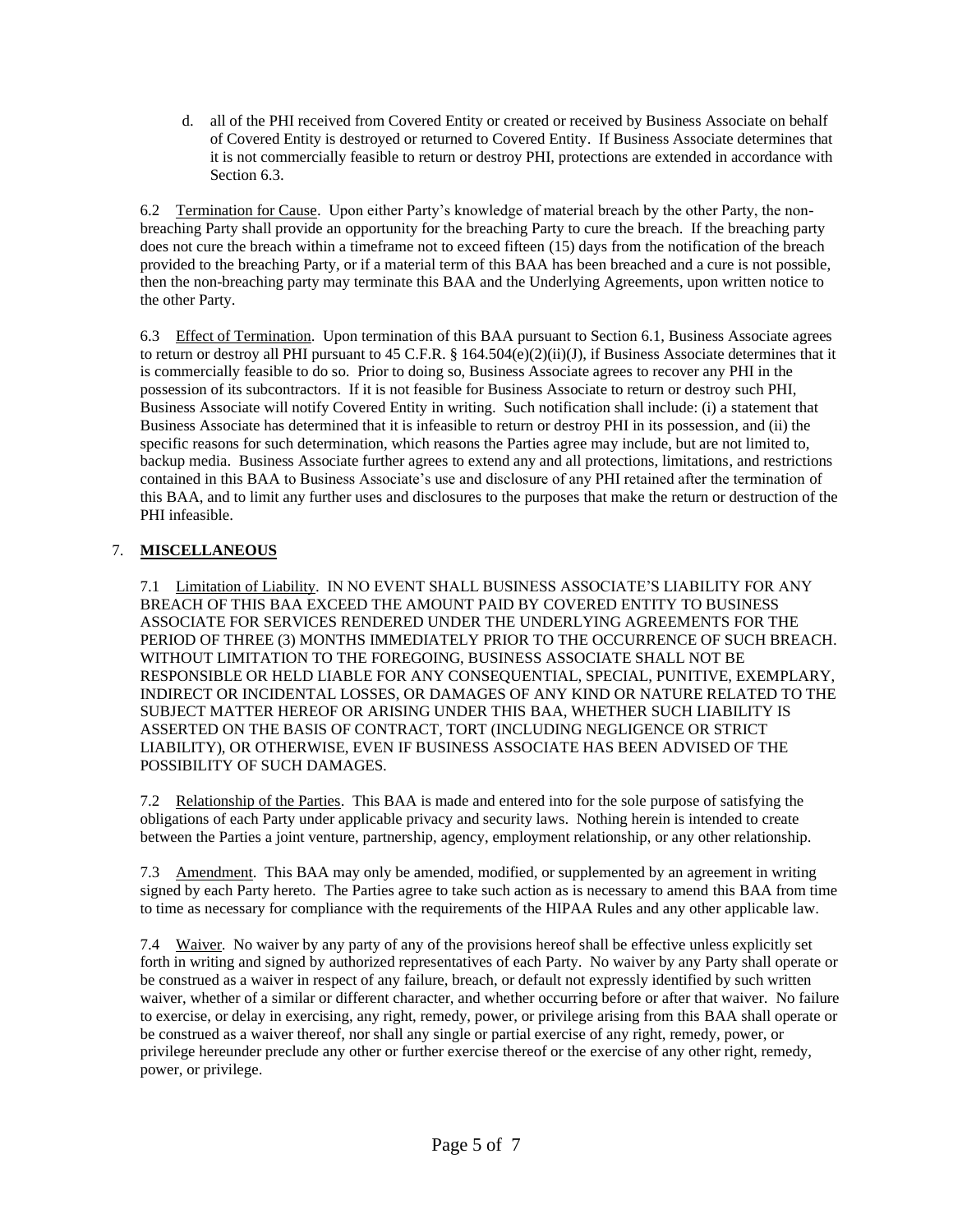7.5 Notice. All notices, requests, consents, claims, demands, waivers, and other communications hereunder (each, a "Notice") shall be in writing and shall be deemed to have been given (a) when delivered by hand (with written confirmation of receipt); (b) when received by the addressee if sent by a nationally recognized overnight courier (receipt requested); (c) on the date sent by facsimile (with confirmation of transmission) if sent during normal business hours of the recipient, and on the next Business Day if sent after normal business hours of the recipient; or (d) on the fifth day after the date mailed, by certified or registered mail (in each case, return receipt requested, postage pre-paid). Notices must be sent to each Party at their following respective addresses (or at such address for a Party as shall be specified in a Notice given in accordance with this Section 7.5):

| <b>BUSINESS ASSOCIATE</b> | <b>COVERED ENTITY</b> |
|---------------------------|-----------------------|
| Luis Bedoya               |                       |
| Name                      | Name                  |
| COO                       |                       |
| Title                     | Title                 |
| 541 S State Rd 7, Suite 7 |                       |
| <b>Address</b>            | Address               |
| Margate, FL 33068         |                       |
| City, State Zip           | City, State Zip       |
| $(954)$ 968-9875          |                       |
| Facsimile                 | Facsimile             |
|                           |                       |
| With a copy to:           | With a copy to:       |
|                           |                       |
| Name                      | Name                  |
|                           |                       |
| Title                     | Title                 |
| <b>Address</b>            | Address               |
|                           |                       |
| City, State Zip           | City, State Zip       |
|                           |                       |
| Facsimile                 | Facsimile             |
|                           |                       |

7.6 Governing Law. This BAA and all matters arising out of or relating to this BAA shall be governed by and construed in accordance with the internal laws of the State of Florida without giving effect to any choice or conflict of law provision or rule (whether of the State of Florida or any other jurisdiction).

7.7 Venue. This BAA is subject to the exclusive jurisdiction of the United States District Court for the Southern District of Florida and if such court does not have proper jurisdiction, the State Courts of Broward County, Florida. Any legal suit, action, or proceeding arising out of or relating to this BAA shall be instituted only in such courts, and each Party irrevocably submits to the exclusive jurisdiction of such courts in any such suit, action, or proceeding. Service of process by certified mail to such Party's address set forth herein shall be effective service of process for any suit, action, or other proceeding brought in such courts. The parties